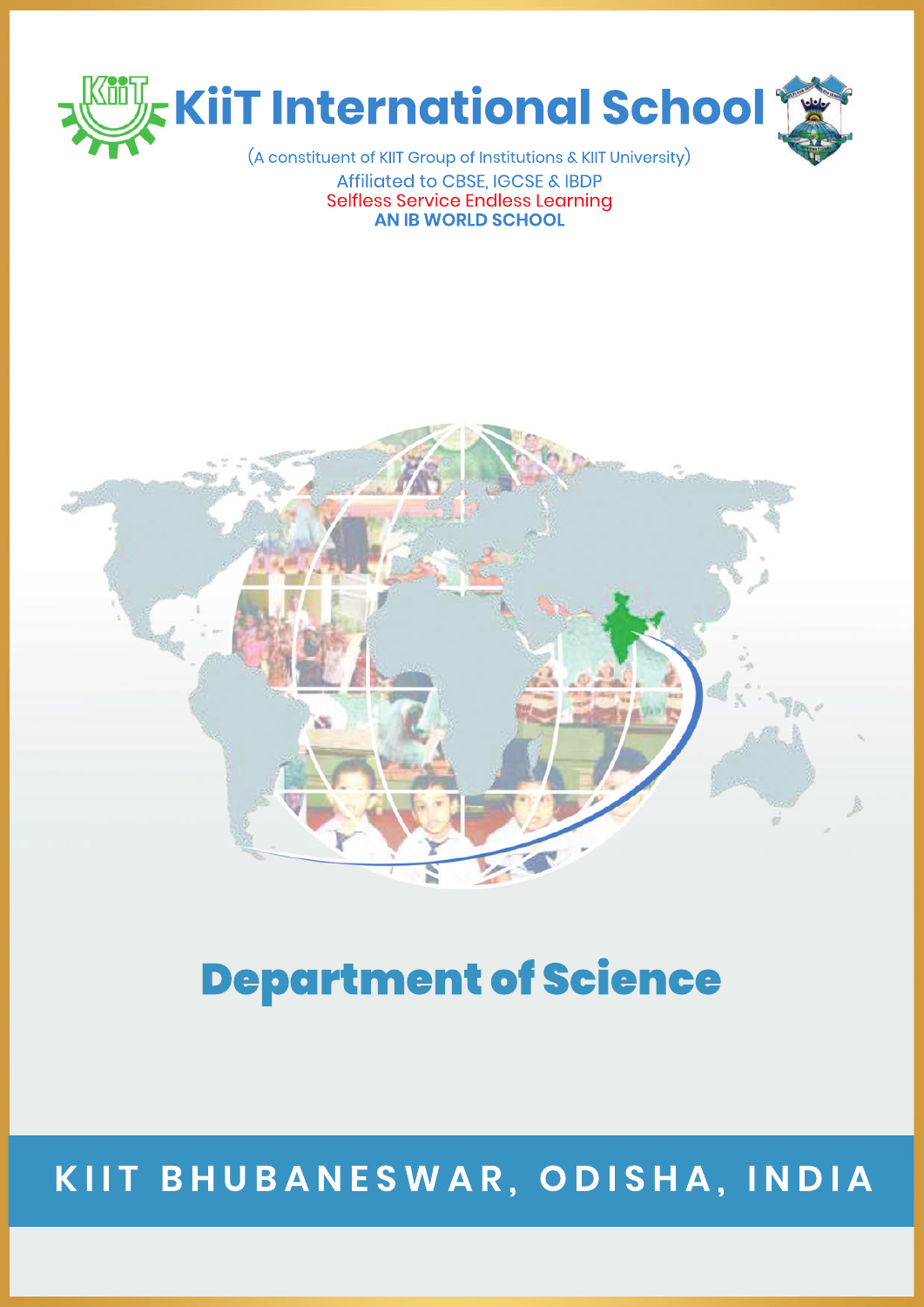#### OBJECTIVES

**Excellence in XII Board Examination, JEE & NEET:** Emphasis on making the students imbibe the fundamental concepts of Physics, Chemistry, Mathematics & Biology and on sharpening their analytical skills and parallel thinking process which makes them capable of creatively resolving complex and tricky problems by mere application of basic concepts for a quantum jump in their performance in Board, NEET, JEE (Main & Advanced). Each student has the right strategy for himself /herselffor**TIMEMANAGEMENT**toensureoptimum output.**Thisenablesthestudentstoexcelnot** only in NEET, JEE (Main & Advanced), KVPY Other Engineering Entrance Exams but also in XII Board **Exams.**

## **SCHOLASTIC AREAS**

- Integrated coaching for JEE and NEET
- Experienced faculty for Entrance and Board Examination
- Special guided orientation for KVPY,NSEC,NSEP and other Olympiads.
- Tie-up With Allen, Akash & FIITJEE for Test Series and Study materials.
- Remedial class support as and when required
- Online/Offline Mock test for KVPY, JEE and NEET are followed by test analysis
- Regular Feedback and follow up
- Daily Assignment

## **SPECIAL FEATURES**

- Supervised self study hour for full boarders
- Doubt clearing classes 3:30-5:00 pm everyday for day boarders
- Competitive level MCQ test every week
- Guidance and Counselling by successful alumni groups
- Chapter-end tests after completion of the chapters for all the subjects
- Individual attention and one to one counselling session by our faculties
- Monthly academic assessment report card will be sent to parents.

# COMBINATION OF SUBJECTS OFFERED (SCIENCE)

- English, Physics, Chemistry, Mathematics, Biology and Sculpture
- English, Physics, Chemistry, Mathematics, Computer Science and Sculpture
- English, Physics, Chemistry, Mathematics, Physical Education and Sculpture
- English, Physics, Chemistry, Mathematics, Economincs and Sculpture
- English, Physics, Chemistry, Biology, Mathematics and Sculpture
- English, Physics, Chemistry, Biology, Bio-Technology and Sculpture
- English, Physics, Chemistry, Biology, Physical Education and Sculpture



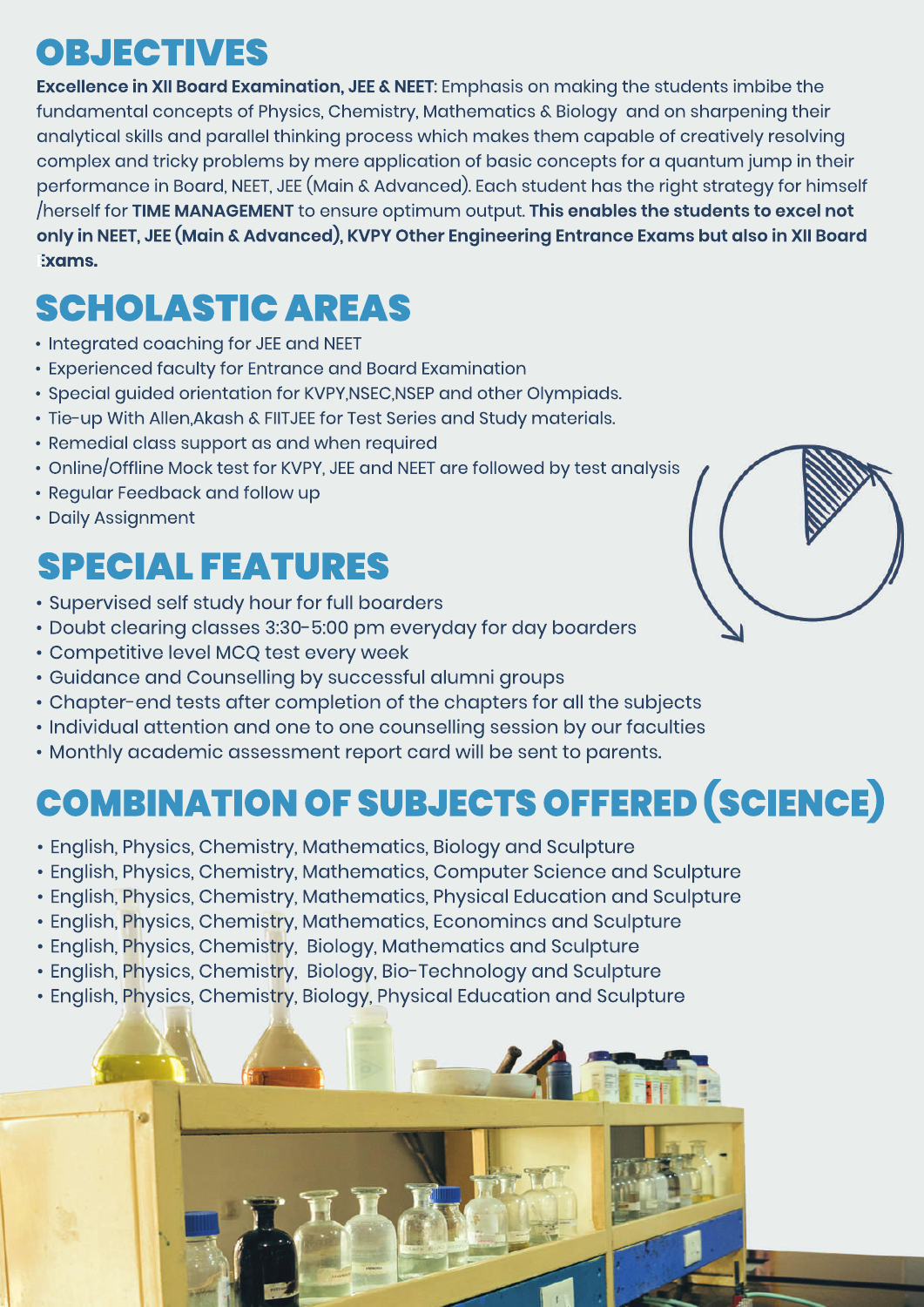## STATE-OF-THE-ARTLIBRARY

- A repository of 16000 books from the core collection and in addition, materials supporting the major programs of the school.
- KiiTIS library offers print and digital resources for personal and academic needs.
- The library timings: 8:00am. to 7:30pm with 24\*7 online library service.
- Knowledge Enhancer is the library directory of KiiT International School for IBDP IGCSE and CBSE curricula's to supplement learning and completing assignments.
- KiiTIS Knowledge App by KiiTIS Library is a one stop solution for the Nursery-XII students and teachers.



#### LEADERSHIP DEVELOPMENT PROGRAMMES:

- Student Cabinet
- •MUN
- NCLF
- Concurrence (House Concert)
- INSPIRON Exhibition and Fun Binge
- National Cadet Corp (NCC)
- TED Ed Club
- Community Service